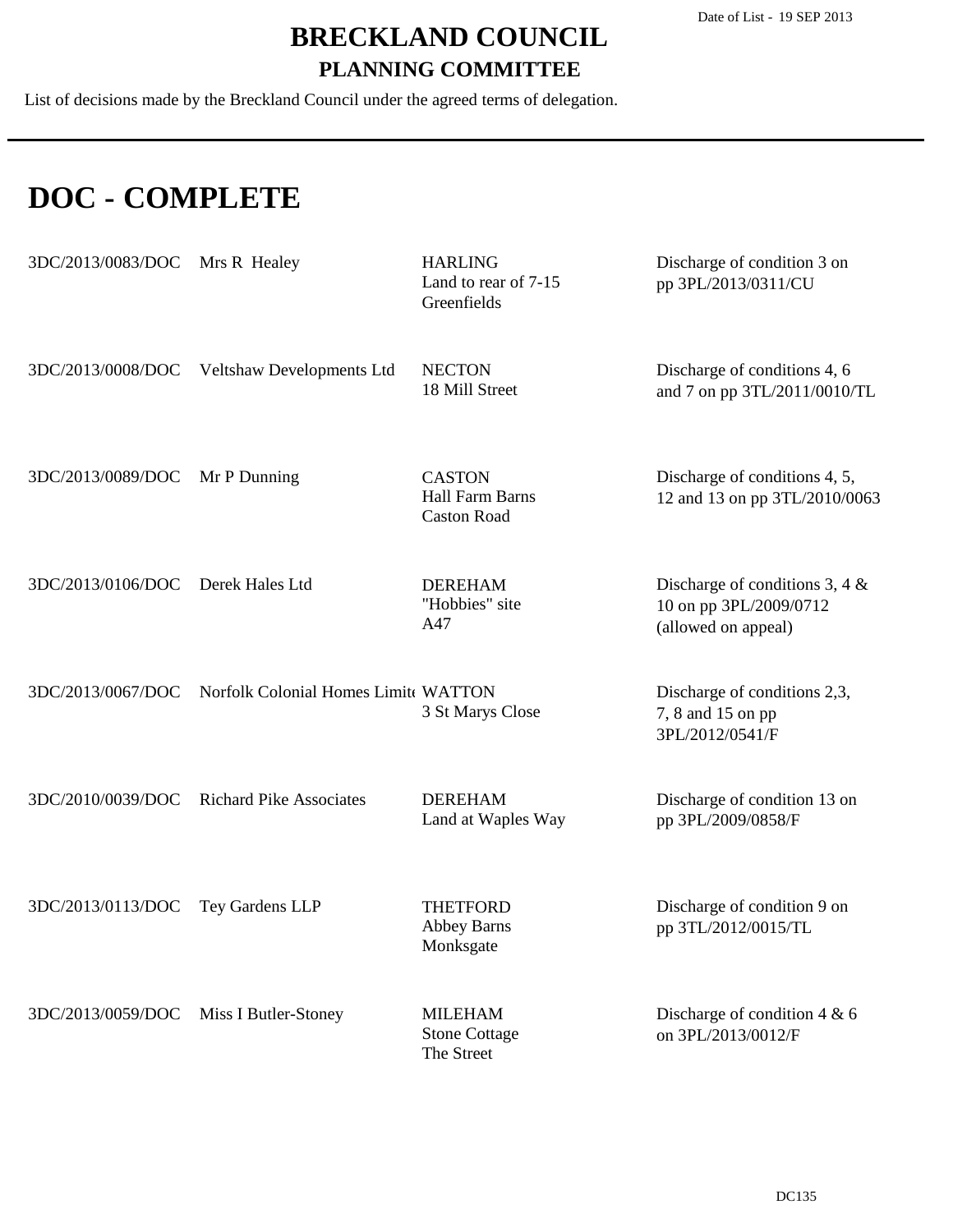List of decisions made by the Breckland Council under the agreed terms of delegation.

### **DOC - COMPLETE**

| 3DC/2013/0039/DOC         | Taylor Wimpey East Anglia | <b>SWAFFHAM</b><br>Nelson's Quarter<br>Land East of Brandon Road       | Discharge of conditions 3, 4<br>and 5 on pp 3PL/2012/1129/F                       |
|---------------------------|---------------------------|------------------------------------------------------------------------|-----------------------------------------------------------------------------------|
| 3DC/2013/0090/DOC         | Dam Green Services Ltd    | <b>GARBOLDISHAM</b><br>Soaphill Cottage<br>The Ling                    | Discharge of conditions 3, 4,<br>5, 6, 7, 8 & 9 of<br>3PL/2010/0997/F             |
| 3DC/2013/0093/DOC         | Mr D Hillier              | <b>BRADENHAM</b><br>Leys Farm                                          | Discharge of conditions 4, 5,<br>6 & 7 on pp 3PL/2013/0321/F                      |
| 3DC/2013/0114/DOC         | Property 192 Limited      | <b>FOXLEY</b><br>Former Natterjack Public<br>House<br>Chapel Road West | Discharge of conditions $3 & 4$<br>on pp 3PL/2013/0226/F                          |
| 3DC/2013/0104/DOC         | Mrs V J Dale              | <b>ATTLEBOROUGH</b><br>The Old Auction House<br>Thieves Lane           | Discharge of conditions 4,<br>6 and 7 on pp 3PL/2012/0629                         |
| 3DC/2012/0131/DOC         | Mr M Green                | <b>DEREHAM</b><br>The Old Guildhall<br>St Withburga Lane               | Discharge of conditions 1-6,<br>11, 13, 15-19, 21, 23-25 on<br>pp 3PL/2007/1999/F |
| 3DC/2012/0132/DOC         | Mr M Green                | <b>DEREHAM</b><br>The Old Guildhall<br>St Withburga Lane               | Discharge of conditions 1-21<br>on pp 3PL/2007/2000/LB                            |
| <b>DOC-Discharge FULL</b> |                           |                                                                        |                                                                                   |

3DC/2013/0082/DOC Mr Norman Eagle

Brookside Farm Chapel Lane SCARNING

Discharge of condition 6 on pp 3TL/2011/0040/TL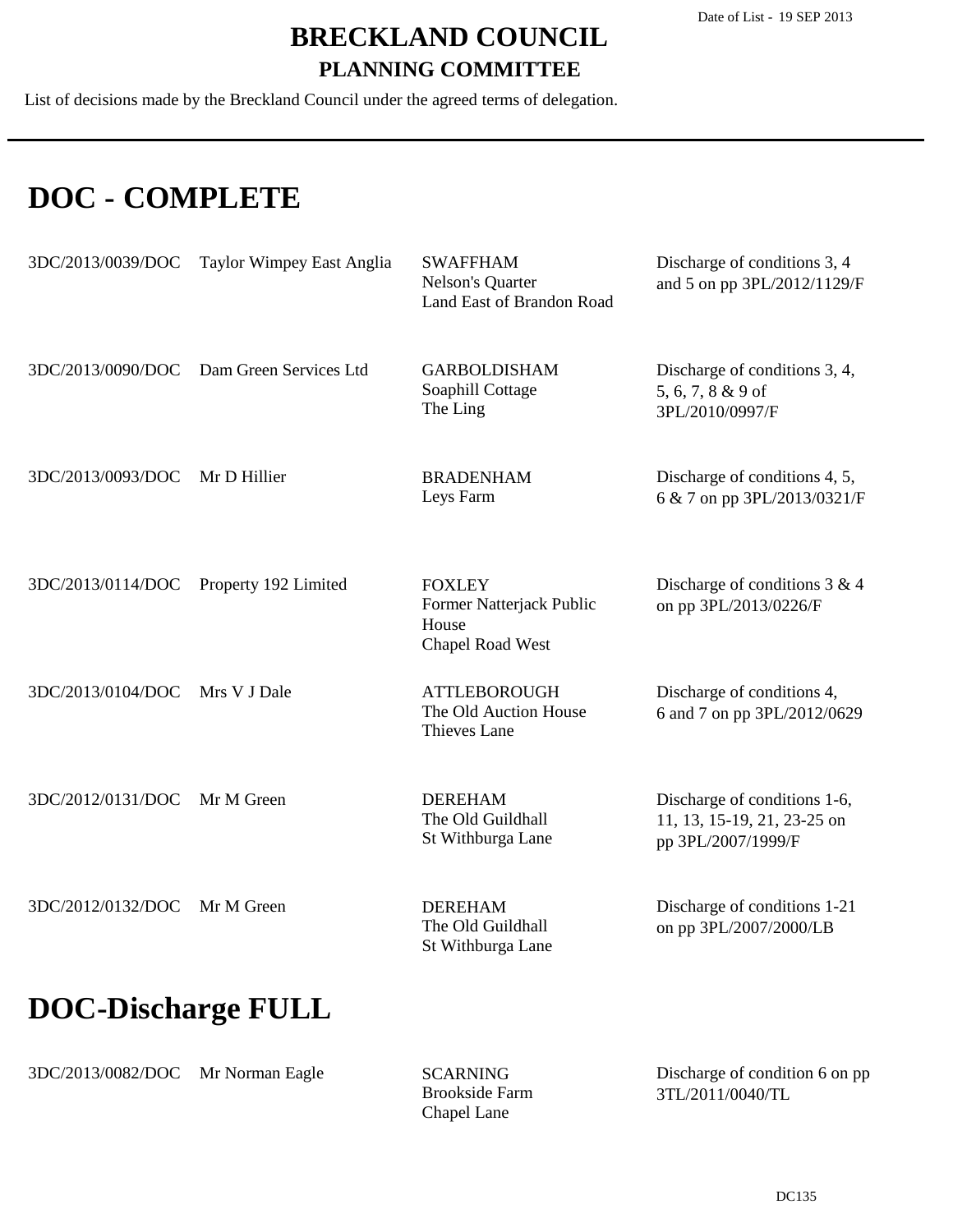List of decisions made by the Breckland Council under the agreed terms of delegation.

### **DOC-Discharge FULL**

| $3DC/2013/0096/DOC$ Mr W Edwards |                                         | <b>HARDINGHAM</b><br>Site adj. 10 Hackford Road   | Discharge of condition 5 on<br>pp 3PL/2009/0866/F            |
|----------------------------------|-----------------------------------------|---------------------------------------------------|--------------------------------------------------------------|
| 3DC/2013/0084/DOC                | Newbury Developments Kennii KENNINGHALL | Land East of Memorial Hall<br><b>School Close</b> | Discharge of conditions 4, 5,<br>7 and 10 on 3PL/2011/1226/F |
| <b>DOC-Discharge PART</b>        |                                         |                                                   |                                                              |

| 3DC/2013/0099/DOC Mr M Thompson |                                          | WHINBURGH/WESTFIELD<br>Plot 1 (type $A$ )<br>Shop Street | Discharge of conditions 3, 4,<br>7, 8 and 9 on pp 3PL/2012/0723     |
|---------------------------------|------------------------------------------|----------------------------------------------------------|---------------------------------------------------------------------|
|                                 | 3DC/2012/0158/DOC Dereham Town Council   | <b>DEREHAM</b><br>Neatherd Moor<br>Neatherd Road         | Discharge of conditions $4 & 5$<br>on pp 3PL/2011/1413/CU           |
|                                 | $3DC/2013/0109/DOC$ Mr T & Mrs G Farnham | <b>SCARNING</b><br>The Rookery<br>Dereham Road           | Discharge of condition 5 on<br>3PL/2013/0554/F                      |
| 3DC/2013/0095/DOC               | <b>Solar Century</b>                     | <b>HARDINGHAM</b><br>Land to the East of<br>Hardingham   | Discharge of conditions 16,<br>19, 22 & 23 on pp<br>3PL/2012/1021/F |

### **EIA not required**

| 3SR/2013/0013/SCR | Lightsource Renewable Energy NARBOROUGH |            | Solar Farm |
|-------------------|-----------------------------------------|------------|------------|
|                   |                                         | Chalk Farm |            |

# **No Prior Approval**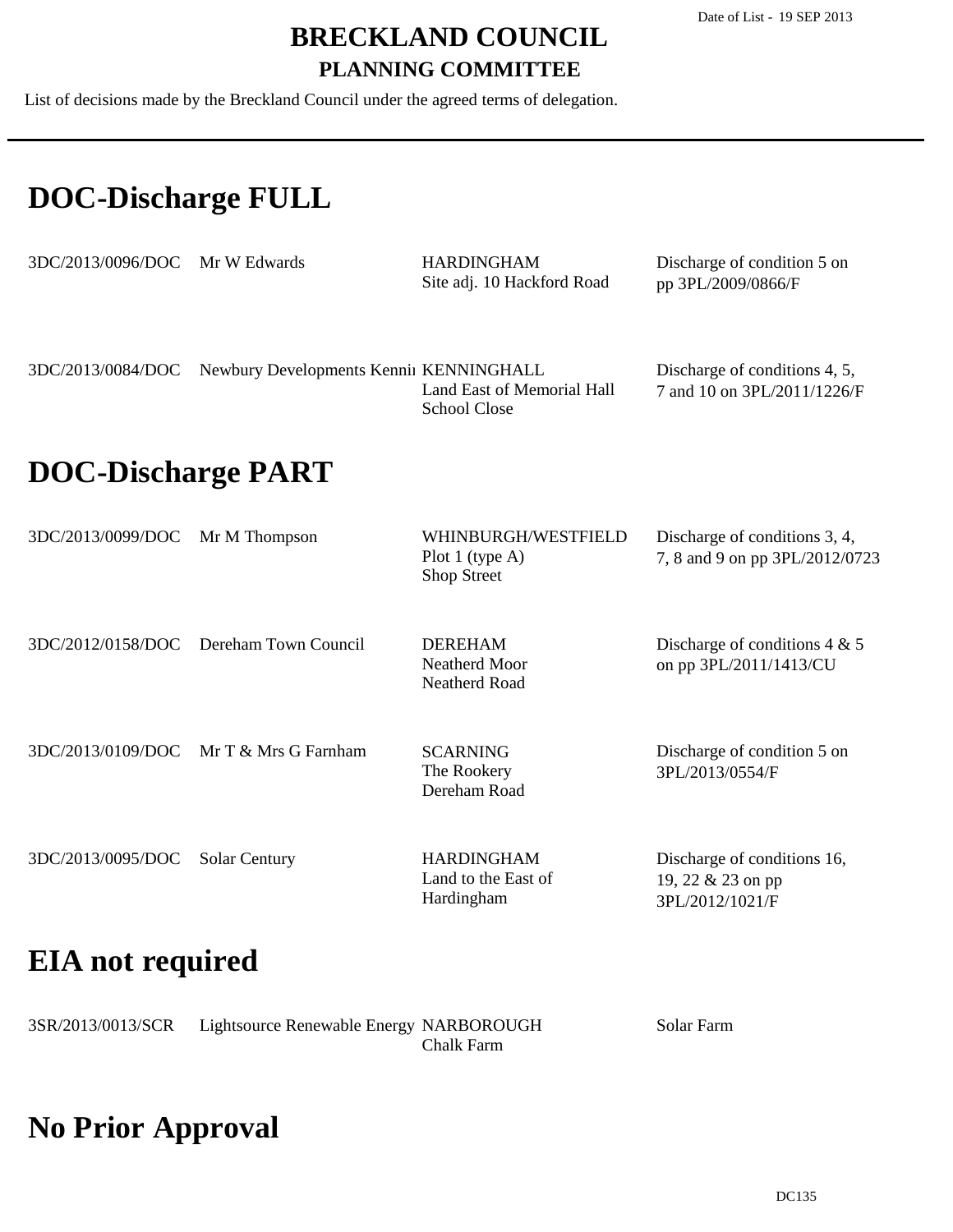List of decisions made by the Breckland Council under the agreed terms of delegation.

### **No Prior Approval**

| 3PN/2013/0010/UC  | Mr Mark Lorimer         | <b>BLO' NORTON</b><br>Barn<br><b>Blo Norton Hall</b>   | Change of use-Agricultural<br>barn to occasional leisure<br>(including wedding ceremonies)<br>(Permitted Development)   |
|-------------------|-------------------------|--------------------------------------------------------|-------------------------------------------------------------------------------------------------------------------------|
| 3PN/2013/0015/PNE | Mr Michael Kiely        | NORTH PICKENHAM<br>58 Houghton Lane                    | Single storey rear extension                                                                                            |
| 3PN/2013/0014/PNE | <b>Flagship Housing</b> | <b>DEREHAM</b><br>9 Becclesgate                        | Proposed single storey<br>extension                                                                                     |
| 3PN/2013/0013/PNE | Mr M & Mrs C Hedges     | <b>BEETLEY</b><br><b>Highfield Farm</b><br>Church Road | Proposed extension                                                                                                      |
| 3PN/2013/0011/PNE | John Walker             | <b>BESTHORPE</b><br>141 Besthorpe Road                 | Rear extension                                                                                                          |
| <b>Permission</b> |                         |                                                        |                                                                                                                         |
| 3PL/2013/0740/F   | Mrs Helen Fernandez     | <b>DEREHAM</b><br>33 Quebec Road                       | Demolish chimney to rear of<br>property & replace lean to<br>kitchen with single storey<br>extension                    |
| 3PL/2013/0671/F   | Nigel Bowden            | NORTH TUDDENHAM<br>Teazels<br>Main Road                | Single storey rear boiler<br>house & canopy, french doors<br>& balcony, side conservatory<br>& replace roof to workshop |

| 3PL/2013/0674/F | Mervyn Lambert Plant Ltd | <b>GARBOLDISHAM</b> | New workshop building |
|-----------------|--------------------------|---------------------|-----------------------|
|                 |                          | M Lambert Plant Ltd |                       |
|                 |                          | Mill Pond Farm      |                       |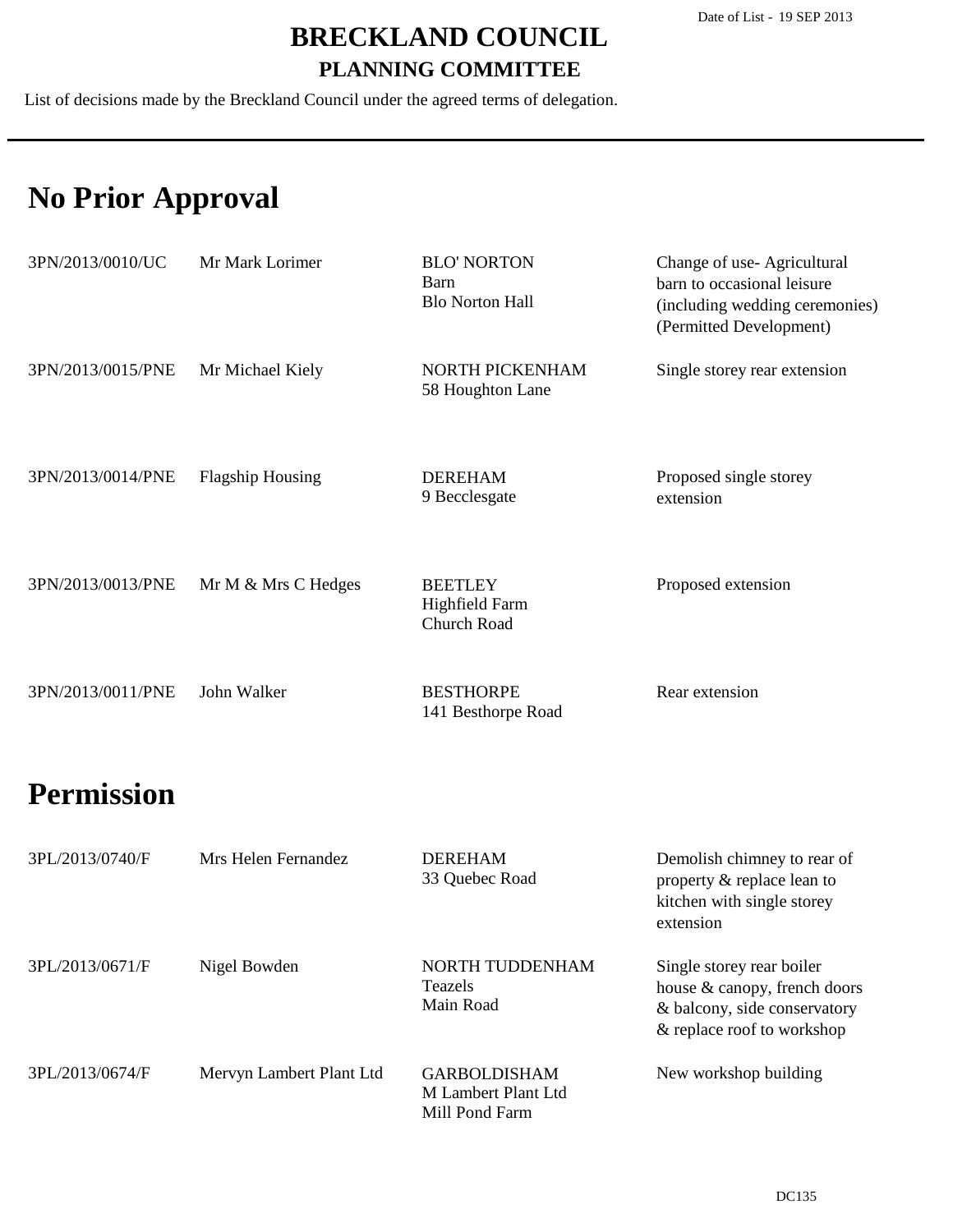List of decisions made by the Breckland Council under the agreed terms of delegation.

| 3PL/2013/0676/F  | Mr Paul Sands       | <b>SWAFFHAM</b><br><b>SAS Vehicle Hire</b><br><b>Station Street</b> | The siting of 15 additional<br>containers<br>(vehicle washing would be<br>discontinued)                                      |
|------------------|---------------------|---------------------------------------------------------------------|------------------------------------------------------------------------------------------------------------------------------|
| 3PL/2013/0619/F  | Mr John Blair       | <b>KENNINGHALL</b><br>Mill House<br>Mill Lane                       | Amend pp 2013/0299/F/En-Suite<br>to B 1, porch/entrance SW<br>Elev., corner window dining<br>room&alterations to main roof   |
| 3PL/2013/0621/F  | Mr & Mrs C Nash     | <b>DEREHAM</b><br>September House<br>Northall Green                 | Erection of detached single<br>garage                                                                                        |
| 3PL/2013/0656/F  | Mr & Mrs C Duffield | <b>OVINGTON</b><br>Wood Farm<br>Dereham Road                        | Front single storey extension                                                                                                |
| 3PL/2013/0655/F  | Mr Craig Woodcock   | <b>DEREHAM</b><br>4 Rose Hill Cottages<br>Swaffham Road             | Install external wall<br>insulation with render finish<br>to side and rear aspects                                           |
| 3PL/2013/0698/LB | Quebec Hall Limited | <b>DEREHAM</b><br>Quebec Hall<br>Quebec Road                        | Change use of 44 Quebec Hall<br>(self contained) to 2 no.<br>residential care bedrooms with<br>en-suite & linked passage     |
| 3PL/2013/0700/F  | Mr J Daniels        | <b>HARDINGHAM</b><br><b>Manson Green Farm</b>                       | Proposed garden room, alts to<br>kitchen, rear entrance, demo.<br>of rear porch, enlarge kitchen<br>window, new french doors |
| 3TL/2013/0009/TL | Mr H Cannon         | <b>SAHAM TONEY</b><br>Appleridge<br>147 Hills Road                  | Extension of time limit on<br>pp 3PL/2010/0799/F -<br>demo of outbuilding & erection<br>of single storey rear ext            |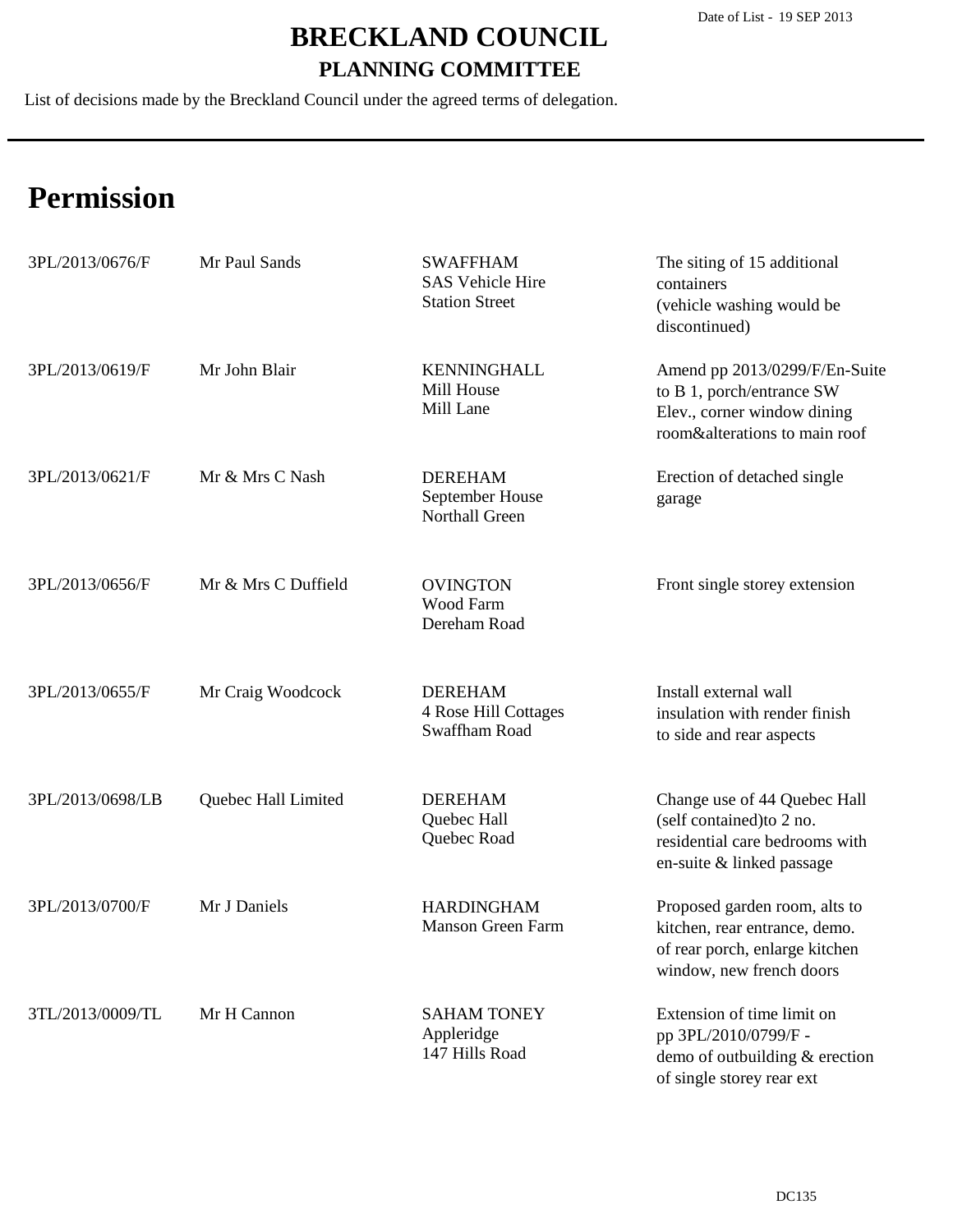List of decisions made by the Breckland Council under the agreed terms of delegation.

| 3PL/2013/0639/F  | Mr D Butler      | <b>OLD BUCKENHAM</b><br>Old Field Barn<br>Abbey Road                                    | Alts to garages prev. appr.<br>by 90 degrees & increase size<br>to accommodate biomass boiler<br>store, & music room   |
|------------------|------------------|-----------------------------------------------------------------------------------------|------------------------------------------------------------------------------------------------------------------------|
| 3PL/2013/0666/F  | Mr Phil Cross    | <b>SPARHAM</b><br>The Old Green Man<br>Main Road                                        | New pitched roof to replace<br>flat roof single storey<br>section and existing pitched<br>roof                         |
| 3PL/2013/0668/LU | Mr M P Nunn      | <b>THETFORD</b><br>64 Newtown                                                           | Rear extension (Certificate of<br>Proposed Use)                                                                        |
| 3PL/2013/0689/F  | Mr & Mrs Balls   | <b>BEETLEY</b><br>11 Beetley Grange                                                     | Tiled roof extension to side<br>elevation, replacing existing<br>conservatory                                          |
| 3PL/2013/0313/F  | Gorgate Ltd      | <b>DEREHAM</b><br>162 Norwich Road                                                      | Residential development (3<br>houses) means of access<br>& parking following demolition<br>of existing building        |
| 3PL/2013/0524/F  | Dr H Manning     | <b>GREAT ELLINGHAM</b><br>Ashby<br>19 Long Street                                       | Erect building to store<br>collection of classic cars                                                                  |
| 3PL/2013/0690/F  | Mr P Finnie      | <b>WATTON</b><br><b>Cranswick Country Foods</b><br>(Norfolk) Ltd<br><b>Brandon Road</b> | Tray store extension                                                                                                   |
| 3PL/2013/0654/LB | Mrs Marie Walker | <b>MATTISHALL</b><br><b>Ivy House Farm</b><br>Welgate                                   | Replace front door with<br>bespoke door, allowing use<br>of internal shutters & repair<br>sections of lower door frame |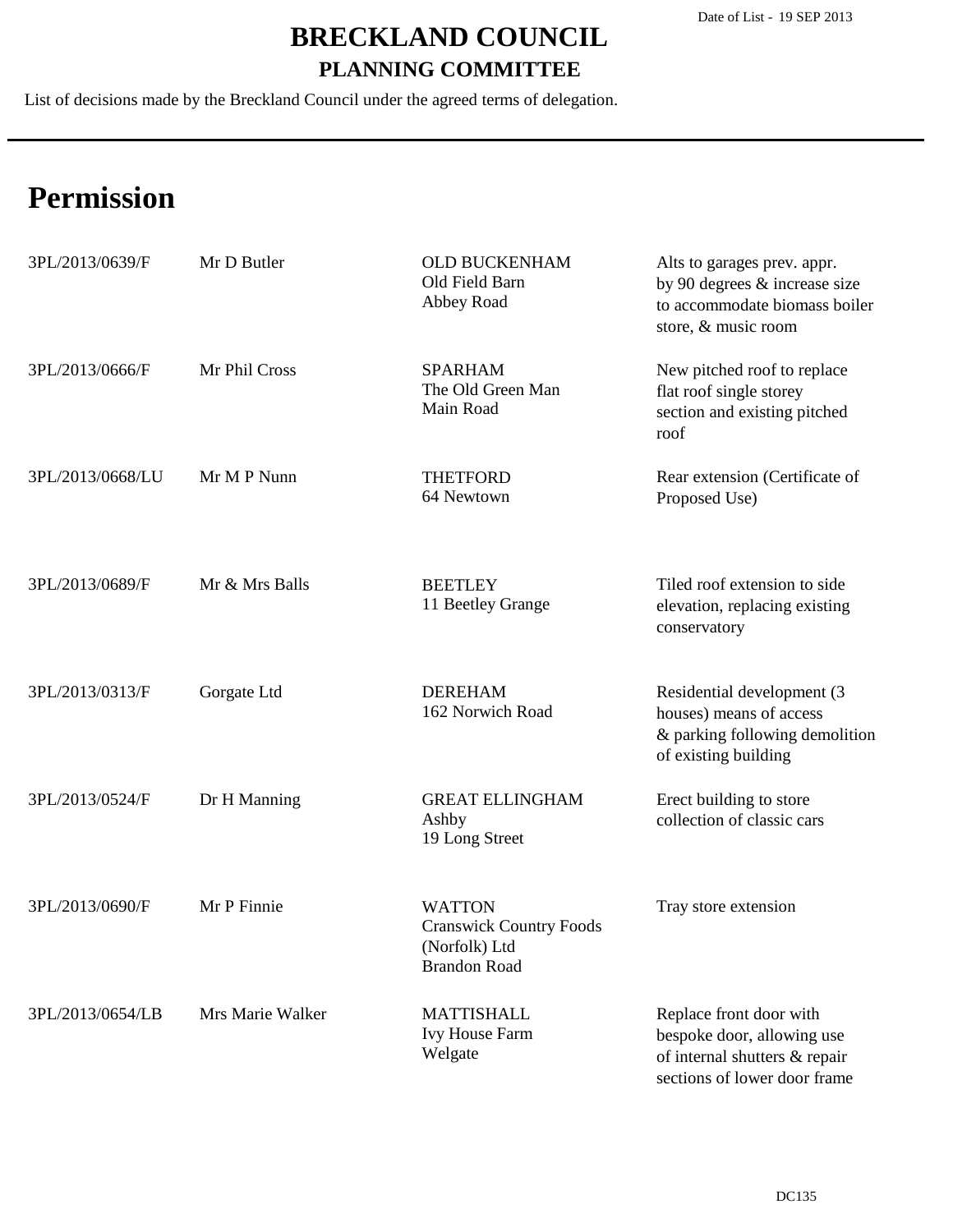List of decisions made by the Breckland Council under the agreed terms of delegation.

| 3PL/2013/0660/F                | Mr I Lewis               | <b>SPORLE</b><br>38 Priory Close                              | Demolish existing conservatory<br>and erection of single storey<br>side extension                              |
|--------------------------------|--------------------------|---------------------------------------------------------------|----------------------------------------------------------------------------------------------------------------|
| 3PL/2013/0717/F                | Mr & Mrs M Abbs          | <b>LYNG</b><br><b>Bramley House</b><br>The Street             | Demolish porch/utility to rear<br>& erect 2 storey $\&$ single<br>storey extension to rear<br>(Amended scheme) |
| 3PL/2013/0718/LU               | Mr I Mitchell-Finnigan   | WHINBURGH/WESTFIELD<br>Oak Tree Cottage<br><b>Steggs Lane</b> | Single storey extension<br>(certificate of lawfulness)                                                         |
| 3PL/2013/0710/SU               | <b>UK Power Networks</b> | <b>SCARNING</b><br>Shipdham Road                              | 11kv overhead diversion                                                                                        |
| 3NM/2013/0062/NMA Mr K Symonds |                          | <b>GARVESTONE</b><br>White Willows<br>Mattishall Road         | Non-material amendment to<br>3PL/2011/0373/F change<br>glazed gable to rear extension<br>to brickwork          |
| 3PL/2008/0524/F                | Mr Trappes-Lomax         | <b>HOCKHAM</b><br>Land adjacent Manor Farm                    | Erection of 3 no. 2 bed<br>cottages & 1 no. 2 bed<br>single storey cottage &<br>$\&$ garages                   |
| 3PL/2013/0537/LU               | Mr S Whall               | <b>GARBOLDISHAM</b><br>Pintris<br><b>Church Road</b>          | Insertion of 2 new windows in<br>the west elevation                                                            |
| 3PL/2013/0613/F                | Ms F Oag                 | <b>CASTON</b><br><b>Willow Barn</b><br>Northacre              | New detached garage with log<br>store                                                                          |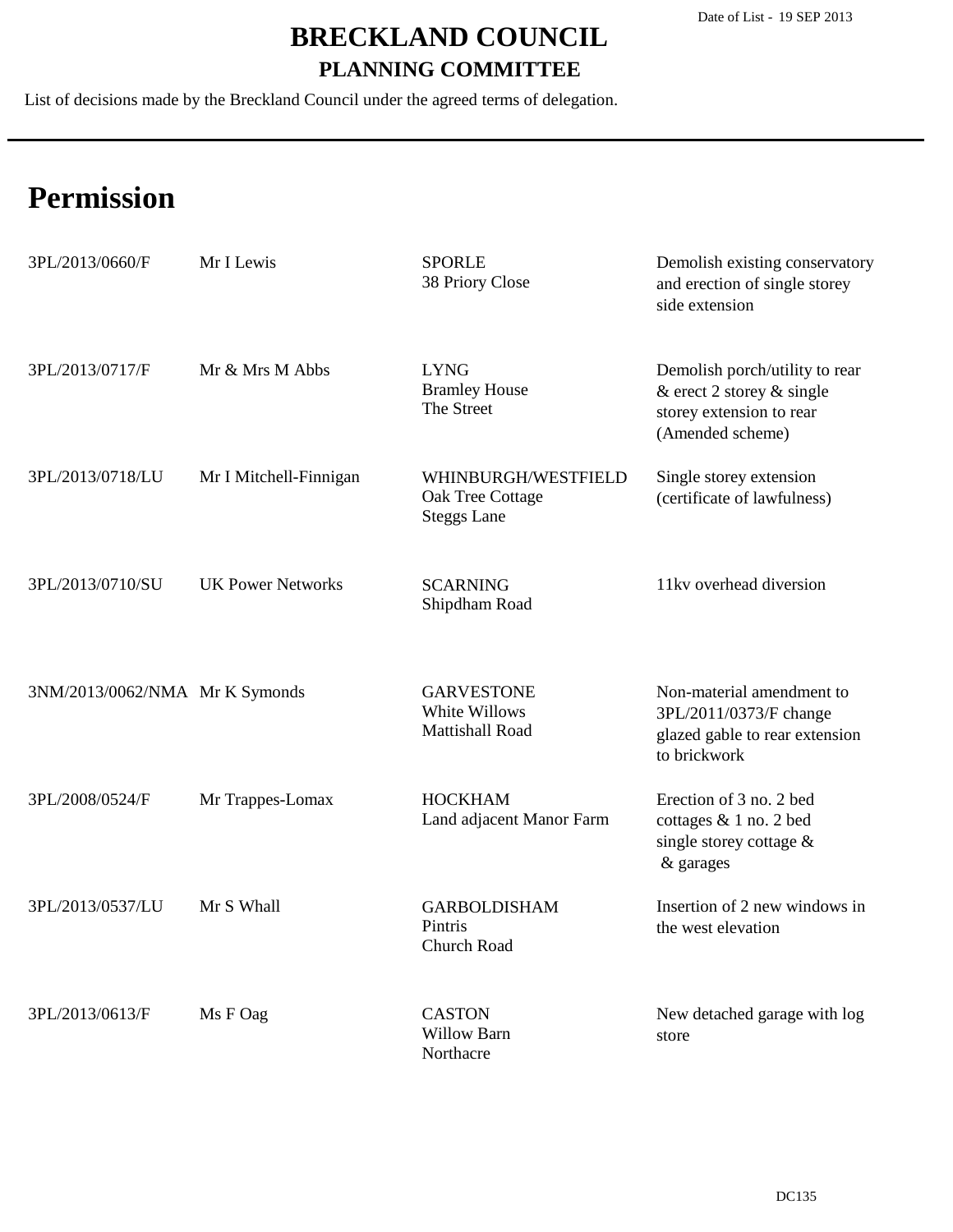List of decisions made by the Breckland Council under the agreed terms of delegation.

| 3PL/2013/0614/F                       | Mr & Mrs R Barlow                      | <b>BESTHORPE</b><br>Potters Barn<br><b>Bunwell Road</b>     | Erection of 4 bay garage/<br>storage building                                                                                   |
|---------------------------------------|----------------------------------------|-------------------------------------------------------------|---------------------------------------------------------------------------------------------------------------------------------|
| 3PL/2013/0726/F                       | Mr & Mrs P Wright                      | <b>SAHAM TONEY</b><br>48 Richmond Road                      | Single storey side/front<br>carport extension                                                                                   |
| 3PL/2013/0706/F                       | Ms C Wishart & Mr P Macrow KENNINGHALL | 10 Wood Close                                               | Front & rear single storey<br>extensions                                                                                        |
| 3PL/2013/0473/F                       | Mr T Warner                            | <b>SNETTERTON</b><br><b>Snetterton Park</b><br>Harling Road | Minor material amendment to<br>pp 3PL/2009/1204/F                                                                               |
| 3PL/2013/0704/F                       | Mr Andrew Bloom                        | <b>OLD BUCKENHAM</b><br>Westward<br>The Green               | Demolish extg games room/store<br>extension & erect new single<br>storey extension &<br>conservatory                            |
| 3PL/2013/0636/F                       | Mr Stewart Whatling                    | <b>WATTON</b><br>113 Brandon Road                           | Revision of pp 3PL/2007/1406,<br>increase size of first floor<br>ext, demo of s/s ext, 2-storey<br>rear/side ext for new stairs |
| 3NM/2013/0067/NMA Hursit SPV1 Limited |                                        | <b>NARFORD</b><br>Land off Low Road                         | Amendment to pp 3PL/2012/103<br>Amendment to site layout &<br>specifications for particular<br>structures on site               |
| 3PL/2013/0620/F                       | Mr James Sitton                        | <b>THETFORD</b><br>32 Mackenzie Road                        | Demolition of existing rear<br>conservatory and replacement<br>with similar sized single<br>storey extension                    |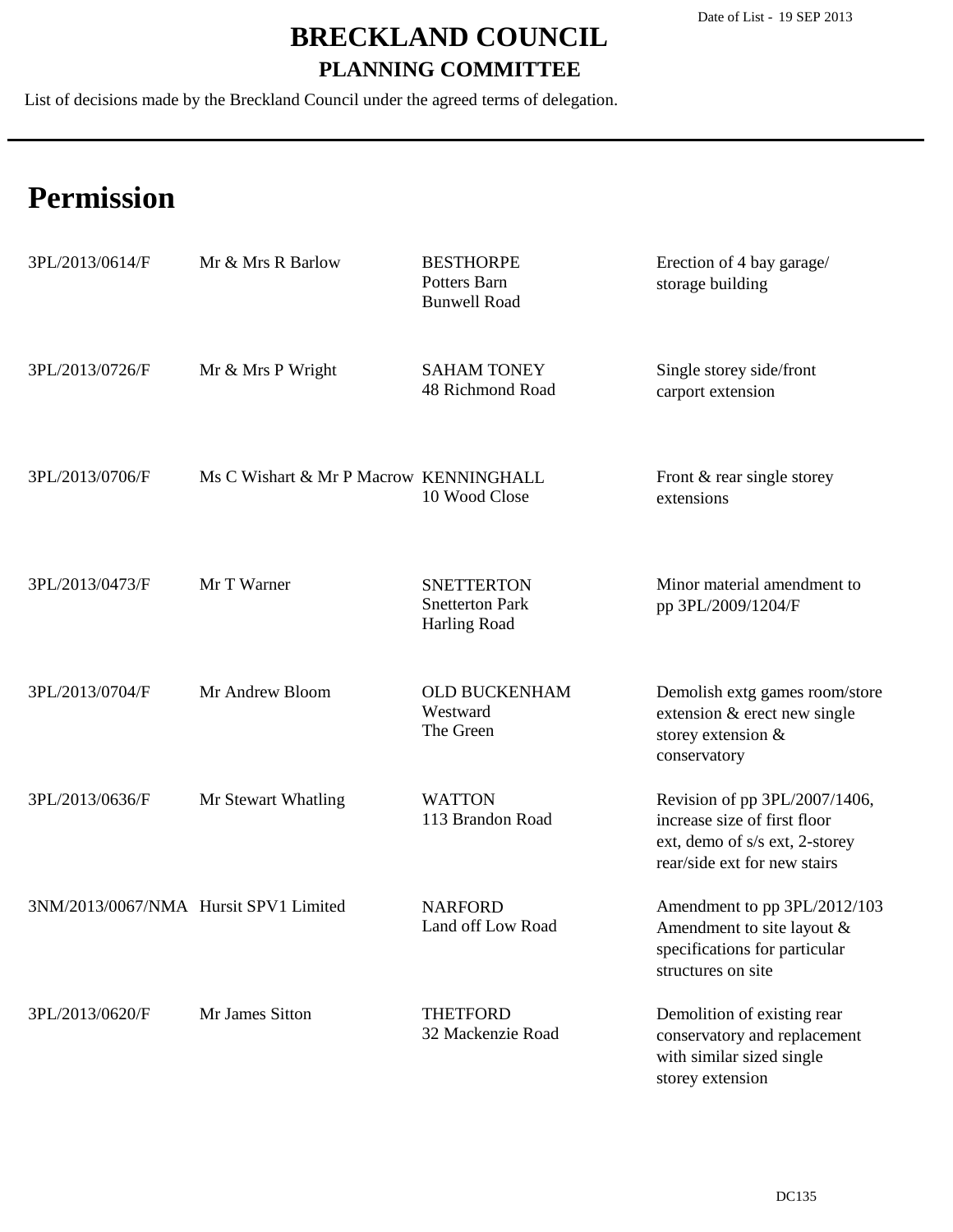List of decisions made by the Breckland Council under the agreed terms of delegation.

| 3PL/2013/0535/F                      | Mr M J Beard           | <b>HOCKHAM</b><br>West Farm<br>Vicarage Road                            | Extension of existing straw<br>barns & cladding sides and<br>roof of barn       |
|--------------------------------------|------------------------|-------------------------------------------------------------------------|---------------------------------------------------------------------------------|
| 3PL/2013/0571/O                      | E W K & B Carter       | <b>WATTON</b><br>Garden of 31 Merton Road                               | <b>Erection of Dwelling</b>                                                     |
| 3PL/2013/0598/F                      | Mr D Larwood           | <b>SHIPDHAM</b><br>Mill Farm<br>Little Hale Road                        | Change of use of part of<br>redundant cattle shed into a<br>car repair workshop |
| 3NM/2013/0057/NMA Mr Edmund Colville |                        | <b>LEXHAM</b><br><b>West Lexham Manor</b>                               | New window layout (reduction<br>in number to approved<br>3PL/2009/1138/F)       |
| 3PL/2013/0650/F                      | Mr & Mrs J Luff        | <b>SWAFFHAM</b><br>The Station Public House<br><b>48 Station Street</b> | Single storey tiled roof<br>rear extension and glazed<br>roof conservatory      |
| 3PL/2013/0667/F                      | Mr A & Mrs E Middleton | <b>BEESTON</b><br>Rookery Barn<br>Herne Lane                            | Proposed extension to dwelling                                                  |
| 3NM/2013/0069/NMA Mr R Walker        |                        | <b>GARVESTONE</b><br>Roseville<br>Town Lane                             | Amendment to 3PL/2009/0989<br>(Remove side door, introduce<br>velux roof light) |
| 3PL/2013/0565/F                      | Miss S Backlog         | NORTH LOPHAM<br>Utopia<br>Tanns Lane                                    | Erection of front extension<br>including porch                                  |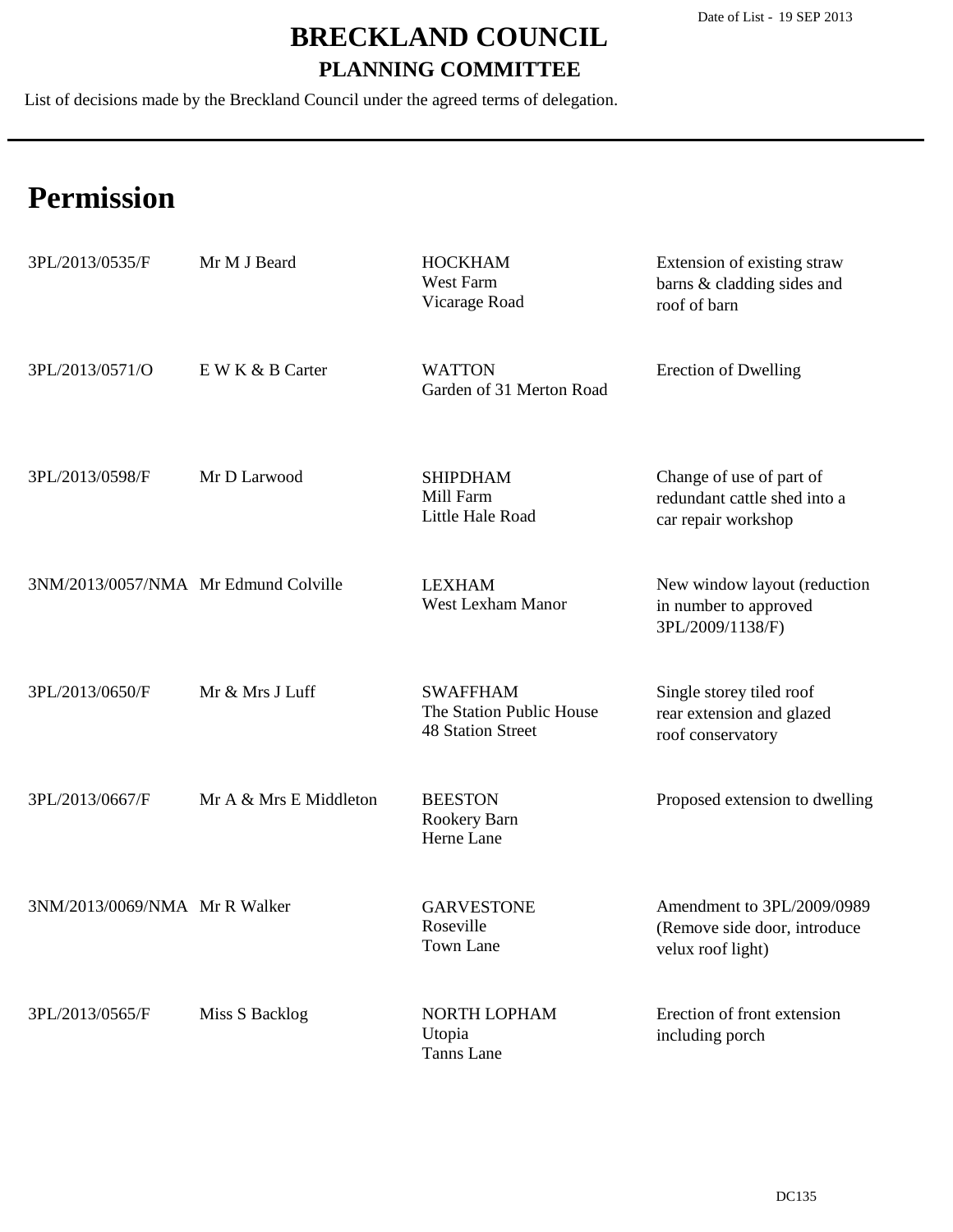List of decisions made by the Breckland Council under the agreed terms of delegation.

| 3PL/2013/0765/LU                      | Mr W E Meen      | <b>BEACHAMWELL</b><br>Sparham House<br>Church Walk                  | Extension to rear of dwelling<br>(Certificate of Lawfulness)                                                                     |
|---------------------------------------|------------------|---------------------------------------------------------------------|----------------------------------------------------------------------------------------------------------------------------------|
| 3PL/2013/0686/F                       | Mr R Fairburn    | <b>DEREHAM</b><br>23 Andrew Goodall Close<br>Toftwood               | First floor extension over<br>extg garage & conversion of<br>garage to store & dining room                                       |
| 3PL/2013/0631/F                       | R Paterson       | <b>SHIPDHAM</b><br><b>Grange Farm</b><br>The Grange                 | Erection of open straw barn                                                                                                      |
| 3PL/2013/0632/A                       | Specsavers       | <b>THETFORD</b><br><b>Specsavers Opticians</b><br>20 Riverside Walk | Replacement of old signage<br>with new corporate image<br>signage (3 fascia signs)                                               |
| 3NM/2013/0070/NMA Mr Clive Horncastle |                  | <b>ELSING</b><br>Mill Farm<br><b>Rectory Road</b>                   | Amendment to 3PL/2013/0295/F<br>(include in the front wall of<br>the porch, window panes either<br>side of the central entrance) |
| 3PL/2013/0558/F                       | Derek Hales Ltd  | <b>THETFORD</b><br>Land adjacent 16 Orchard<br>Way<br>Glebe Close   | Erection of new dwelling                                                                                                         |
| 3PL/2013/0649/F                       | Mr & Mrs M Jones | <b>BRISLEY</b><br><b>Hill Cottage</b><br>School Road                | Replace existing single<br>storey side extension with<br>two storey extension                                                    |
| 3PL/2013/0719/F                       | Mr & Mrs P Bates | <b>DEREHAM</b><br>9 Neatherd Road                                   | Demolish front extension &<br>outbuilding & erect single<br>storey front extension                                               |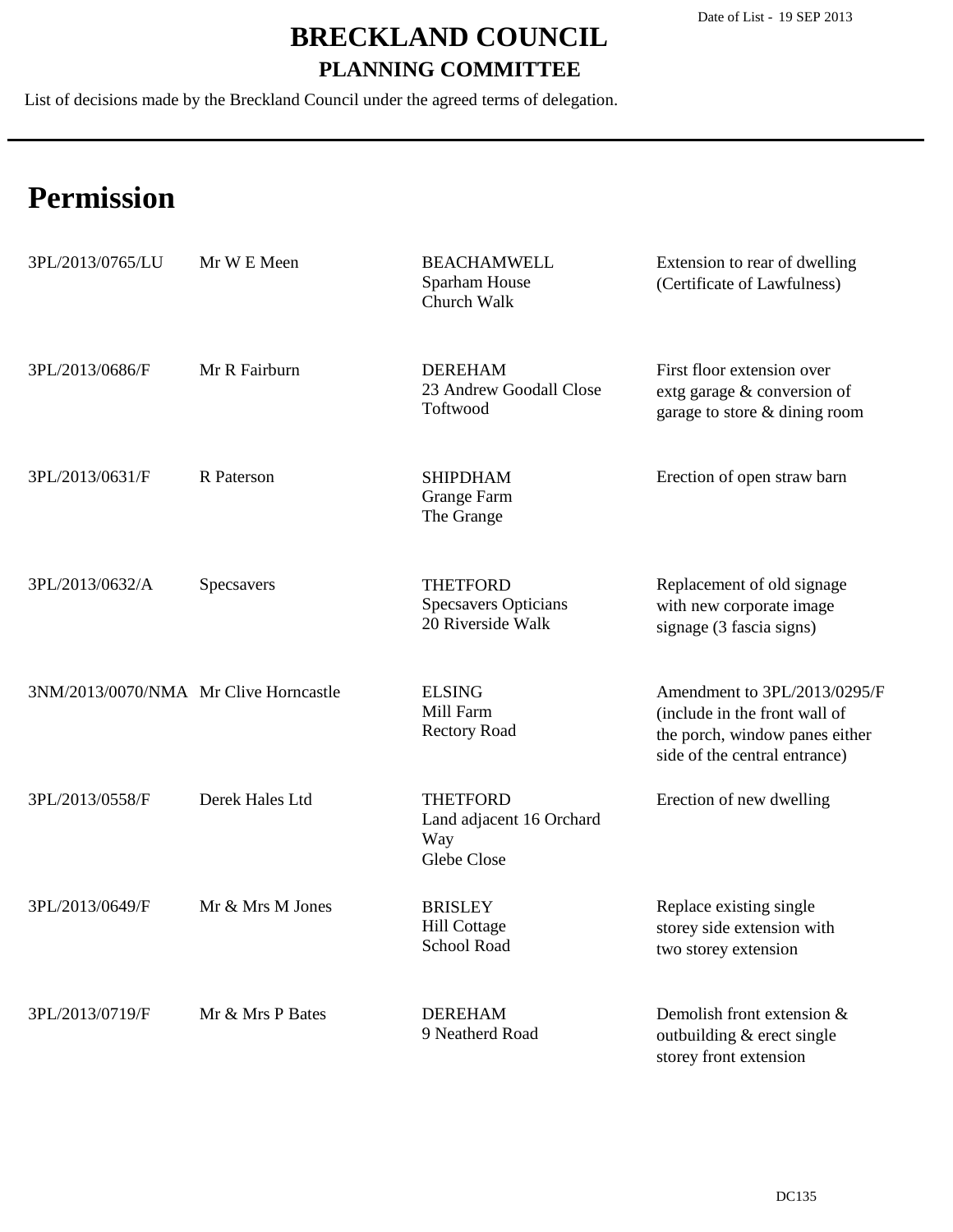List of decisions made by the Breckland Council under the agreed terms of delegation.

| 3PL/2013/0708/LU                | Mr & Mrs P Richardson                         | <b>ASHILL</b><br>The Old Bakery<br>Hale Road                        | Garage conversion                                                                                                      |
|---------------------------------|-----------------------------------------------|---------------------------------------------------------------------|------------------------------------------------------------------------------------------------------------------------|
| 3PL/2013/0590/LB                | <b>Gorhambury Estates Company</b>             | <b>CRANWORTH</b><br><b>Wood Farmhouse</b><br>Woodrising             | Replace six windows                                                                                                    |
| 3PL/2013/0567/CU                | Mr Martin Ripley                              | <b>STOW BEDON/BRECKLES</b><br>Land adjacent Mere House<br>Mere Road | Change of use from<br>Agricultural to mixed use of<br>agriculture and recreation                                       |
| 3PL/2013/0680/F                 | Mr & Mrs D Marshall                           | <b>GREAT DUNHAM</b><br>4 Litcham Road                               | Demo of extg single storey<br>rear ext & erection of two<br>storey extension to rear &<br>single storey side extension |
| 3PL/2013/0038/F                 | Mr Jonathan Woodroffe                         | <b>GARVESTONE</b><br><b>Gunton's Farm Barn</b><br>Reymerston        | Conversion of Barn to<br>residential with reinstatement<br>of outbuildings                                             |
| 3PL/2013/0645/LB                | South Pickenham Estate Co Ltc SOUTH PICKENHAM | South Pickenham Hall                                                | Alteration and extension of<br>Grade II Listed house<br>(Resubmission)                                                 |
| 3PL/2013/0653/F                 | Mr John Rockliff                              | <b>MATTISHALL</b><br>The Old School site<br>Dereham Road            | Change of use of land of<br>old school site to amenity<br>land                                                         |
| 3NM/2013/0066/NMA Solar Century |                                               | <b>LITCHAM</b><br>Land to the west of<br>Tittleshall                | Amendment to 3PL/2013/0033/F<br>amendment to site layout and<br>specifications for particular<br>structures on site    |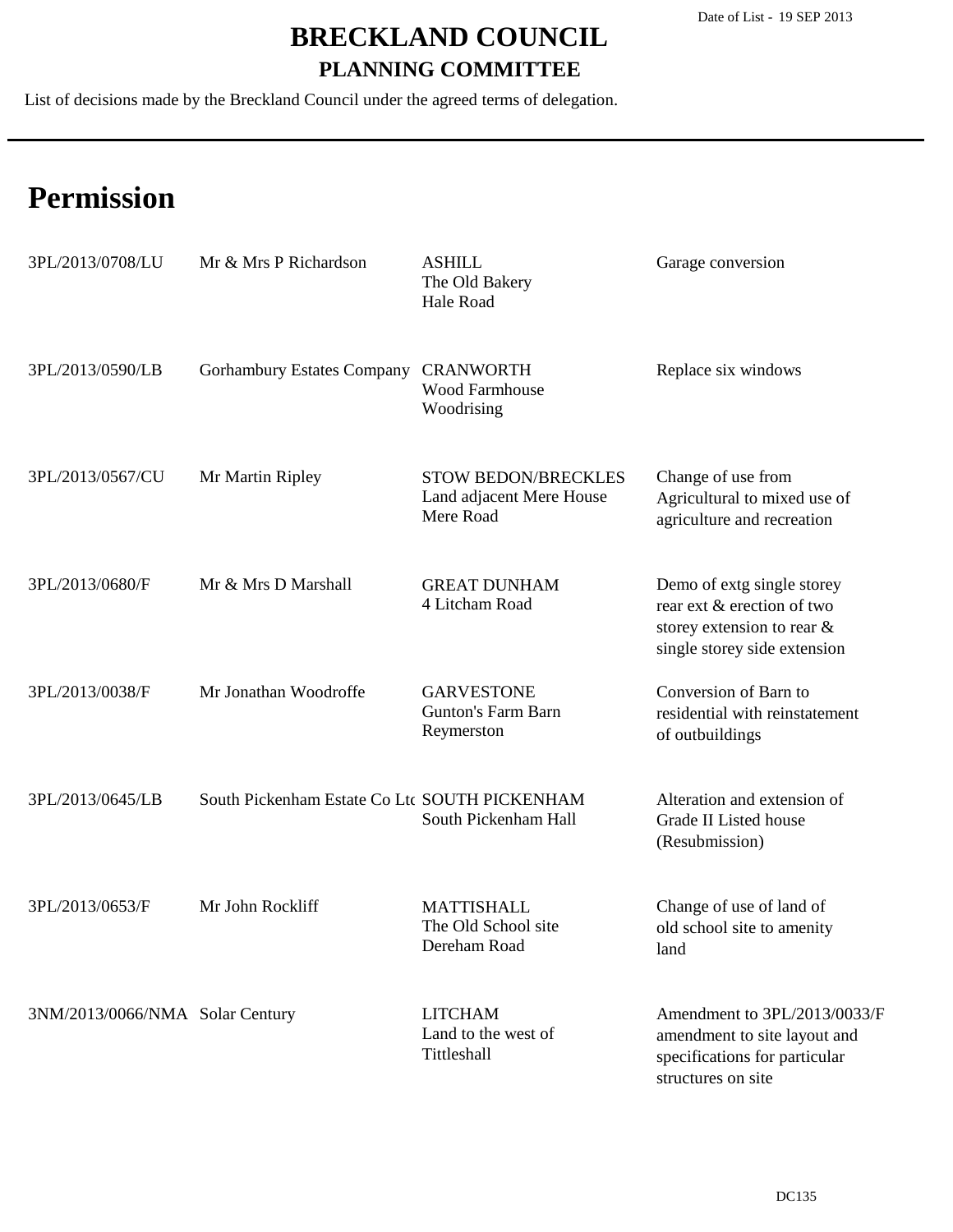List of decisions made by the Breckland Council under the agreed terms of delegation.

| 3PL/2013/0642/F | Mr C Dickerson          | <b>SWAFFHAM</b><br>5 & 6 Enterprise House<br>Lynn Road      | Reclad units in modern profile<br>insulated tin sheeting                                                              |
|-----------------|-------------------------|-------------------------------------------------------------|-----------------------------------------------------------------------------------------------------------------------|
| 3PL/2013/0713/F | Mrs Ann Henman          | <b>DEREHAM</b><br>12 The Grove                              | Proposed ground floor<br>extension, erection of porch.<br>New hipped roof to garage $\&$<br>interal alterations       |
| 3PL/2013/0669/F | Mr & Mrs A Dack         | <b>DEREHAM</b><br>25 Stone Road<br>Toftwood                 | Replace roof inc.increase<br>in pitch to create rooms in<br>roof, change flat to pitch<br>roof (rear) & double garage |
| 3PL/2013/0670/F | Mr & Mrs R Young        | <b>SWAFFHAM</b><br>8 Oaks Drive                             | Proposed dwelling                                                                                                     |
| 3PL/2013/0498/F | <b>Ben Bailey Homes</b> | <b>SWAFFHAM</b><br>Land east of Brandon Road                | Erection of 9 no. residential<br>dwellings with associated<br>landscaping                                             |
| 3PL/2013/0707/F | Mr & Mrs Neal Oughton   | <b>HARLING</b><br>Dray Cottage<br>Garboldisham Road         | Single storey rear infill<br>extension                                                                                |
| 3PL/2013/0638/F | Mr D Walton             | <b>THOMPSON</b><br>9 Airey Houses<br><b>Tottington Road</b> | Demolition of existing<br>outbuilding and erection of<br>extension                                                    |
| 3PL/2013/0693/F | Mr Sukru Yilmaz         | <b>THETFORD</b><br>Marvellas<br><b>St Nicholas House</b>    | Alteration of existing<br>shopfront                                                                                   |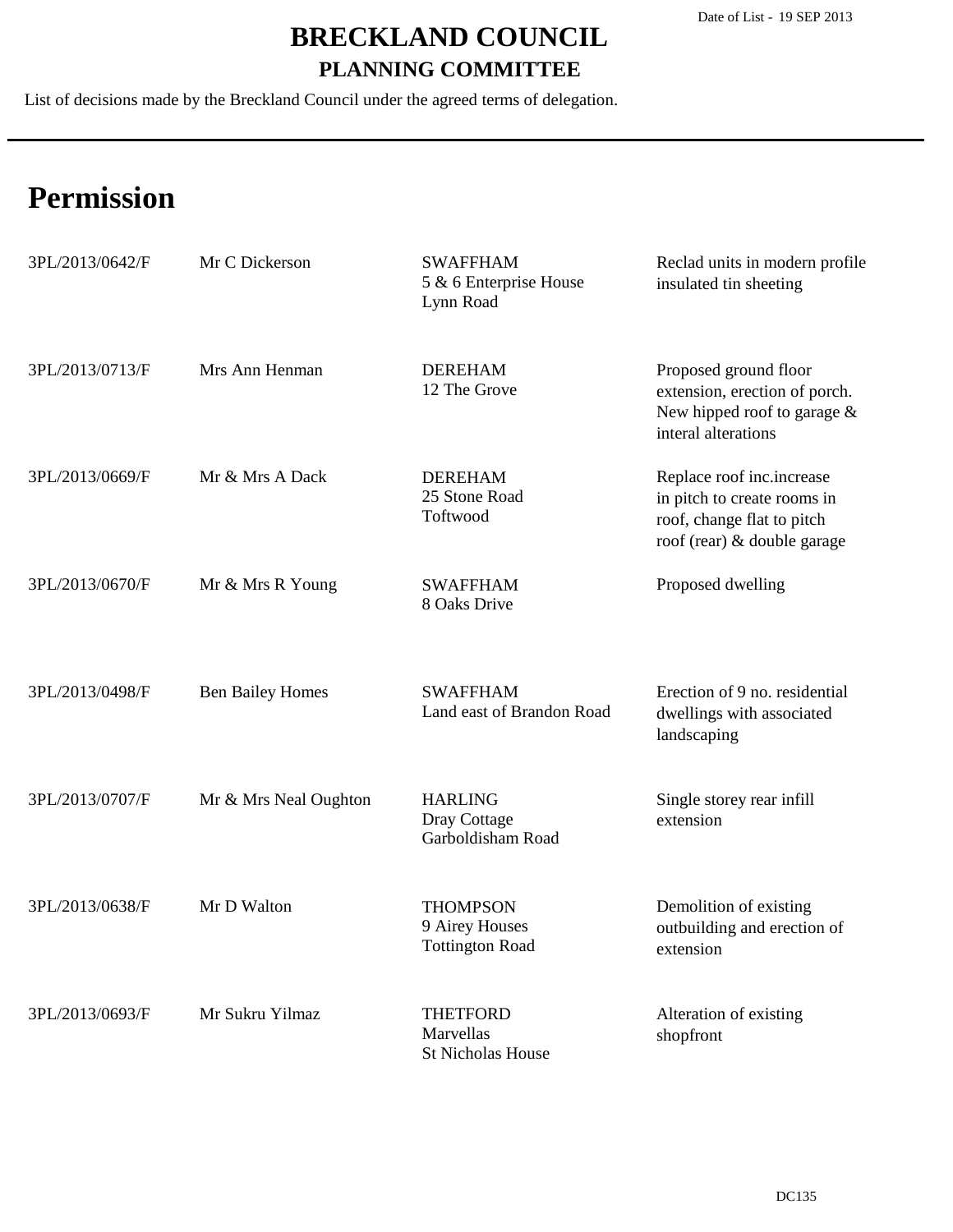List of decisions made by the Breckland Council under the agreed terms of delegation.

| 3PL/2013/0694/F                          | Mr & Mrs M & W Burgin  | <b>THETFORD</b><br>56 Bury Road                                   | Over-roof flat roofed rear<br>extension, internal alts<br>& external alts including<br>replace windows & ext doors    |
|------------------------------------------|------------------------|-------------------------------------------------------------------|-----------------------------------------------------------------------------------------------------------------------|
| 3PL/2013/0599/F                          | Mr Smith               | <b>ATTLEBOROUGH</b><br>Land adjoining 54 Cyprus<br>Road           | Proposed new detached chalet                                                                                          |
| 3PL/2013/0600/F                          | Mr R & Mrs T Ball      | <b>BEACHAMWELL</b><br><b>Beachamwell Cottage</b><br>34 The Street | Rear single storey extension<br>including annexe and one and a<br>half storey extension<br>including Juliette balcony |
| 3PL/2013/0646/F                          | Mr & Mrs Philip Haslam | <b>WEASENHAM ALL SAINTS</b><br>39 The Cottages<br>Massingham Road | Erection garden room -<br>resubmission of previous<br>approved 3PL/2013/0151/F -<br>amendment to width                |
| 3PL/2013/0675/F                          | Quebec Hall Limited    | <b>DEREHAM</b><br>Quebec Hall<br>Quebec Road                      | Proposed alterations to<br>existing entrance porch and<br>new external lift shaft                                     |
| 3NM/2013/0058/NMA Abel Homes Ltd         |                        | <b>WATTON</b><br>Norwich Road                                     | Amendment to pp 3PL/2012/052<br>Various amendments see<br>application form                                            |
| 3NM/2013/0061/NMA Mr Caven Hagan         |                        | <b>SAHAM TONEY</b><br>High House Farm Barn<br>Ploughboy Lane      | Amendment to pp 3PL/2010/039<br>- brick buttress to front wall<br>depth increased                                     |
| 3NM/2013/0063/NMA The Parish Partnership |                        | <b>DEREHAM</b><br><b>Former Tannery</b><br>Norwich Road           | Amendment to pp 3PL/2012/134<br>- revised bin/cycle stores                                                            |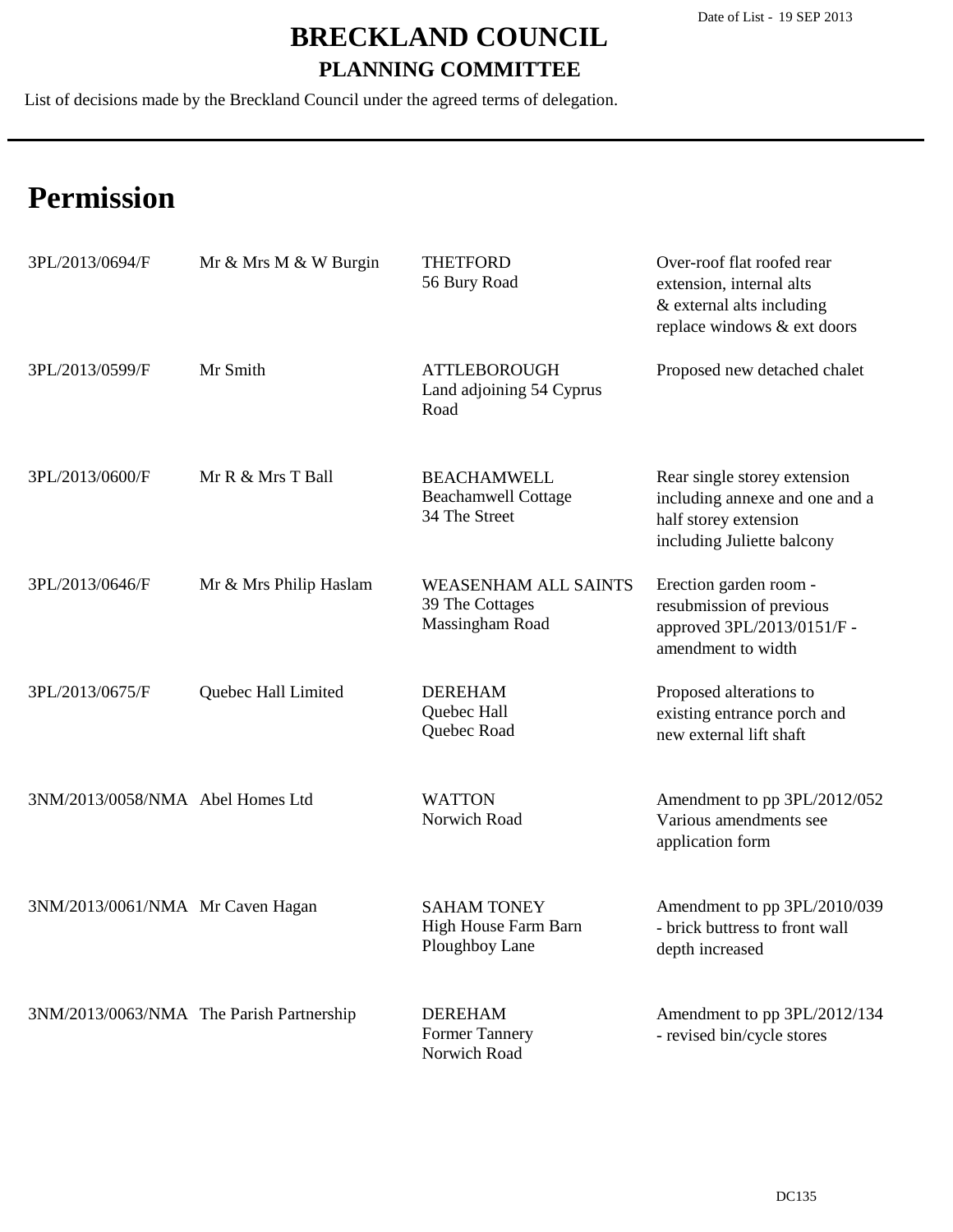List of decisions made by the Breckland Council under the agreed terms of delegation.

| 3PL/2013/0584/F                   | Mrs G P Childerhouse                          | <b>STOW BEDON/BRECKLES</b><br>Mere Lodge<br><b>Watton Road</b> | Replacement dwelling<br>inc. retrospective change<br>of use of agricultural land<br>to domestic garden             |
|-----------------------------------|-----------------------------------------------|----------------------------------------------------------------|--------------------------------------------------------------------------------------------------------------------|
| 3PL/2013/0640/F                   | Mr & Mrs Cator                                | <b>MUNDFORD</b><br>11 Brecklands                               | Single storey rear extension                                                                                       |
| 3PL/2013/0597/F                   | <b>THPD Properties Ltd</b>                    | <b>YAXHAM</b><br>Yaxham Waters Holiday<br>Park<br>Dereham Road | Storage building to plot 12                                                                                        |
| 3PL/2013/0695/LB                  | Mr & Mrs M & W Burgin                         | <b>THETFORD</b><br>56 Bury Road                                | Over roof flat roofed rear<br>extension, internal alts<br>& external alts including<br>replace windows & ext doors |
| 3NM/2013/0068/NMA Mr & Mrs Martin |                                               | <b>ROCKLANDS</b><br>31 The Street<br>Rocklands                 | Amendment to 3PL/2011/0013/F<br>(Change glazed roof of garden<br>room to tiled roof)                               |
| 3PL/2013/0644/F                   | South Pickenham Estate Co Ltc SOUTH PICKENHAM | South Pickenham Hall                                           | Alteration and extension of<br>Grade II Listed house<br>(Resubmission)                                             |
| 3PL/2013/0575/EU                  | John L Mack                                   | NORTH TUDDENHAM<br>Oakwood Farm<br>Mattishall Road             | Certificate of Existing Use -<br>Dwellinghouse<br>Removal of cond. 3 on pp<br>3/87/1576                            |
| 3PL/2013/0628/F                   | Paul Garner Developments Ltd WATTON           | Plot 2, Southview Close<br>Dereham Road                        | Minor Material Amendment to<br>pp 3PL/2007/1846 in respect<br>of redesign of plot 2                                |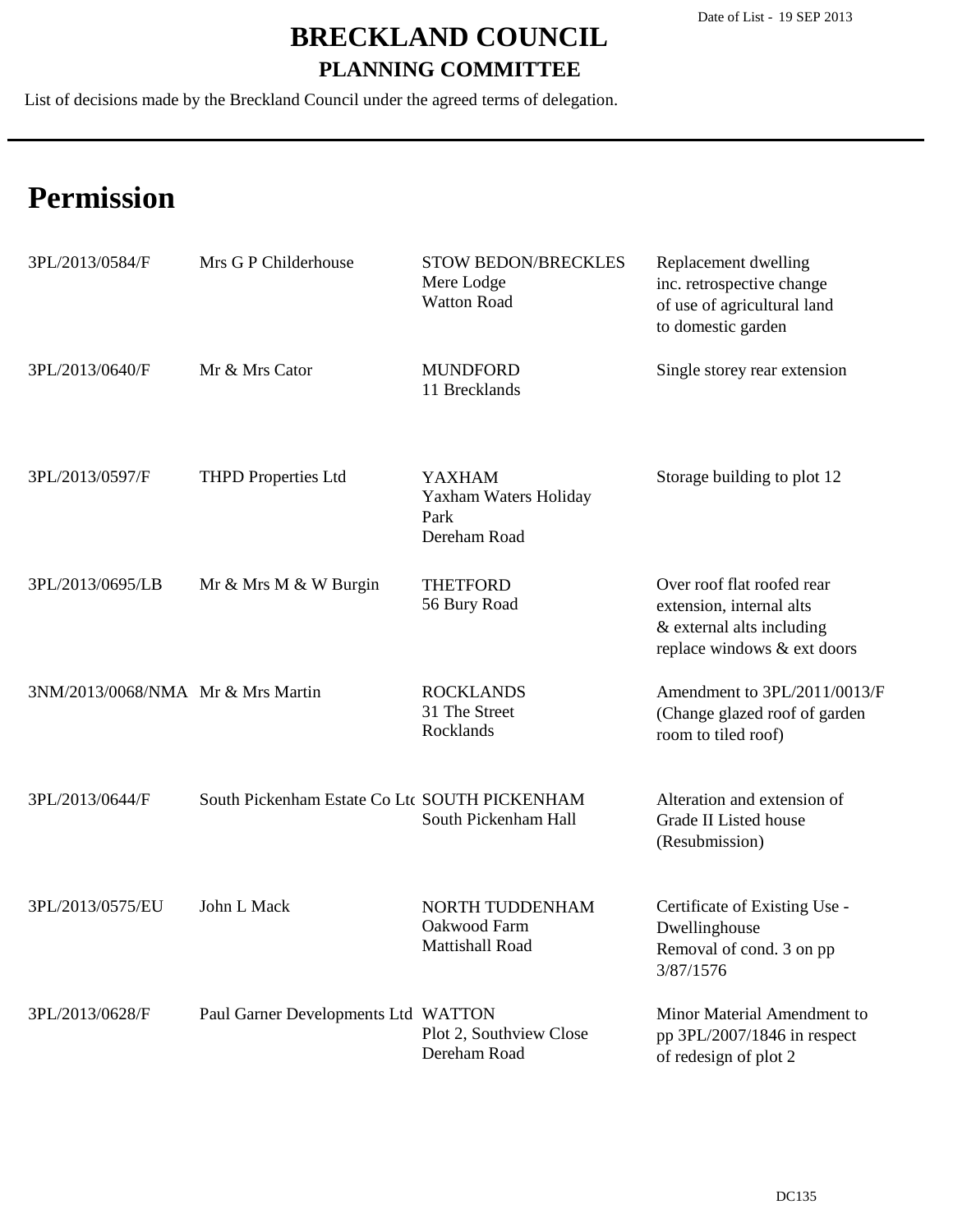List of decisions made by the Breckland Council under the agreed terms of delegation.

# **Permission**

| 3PL/2013/0630/F  | R Paterson                            | <b>SHIPDHAM</b><br>Grange Farm<br>The Grange                   | Grain storage building                                                                                                   |
|------------------|---------------------------------------|----------------------------------------------------------------|--------------------------------------------------------------------------------------------------------------------------|
| 3PL/2013/0652/F  | Mr Tim Roebuck                        | <b>GREAT ELLINGHAM</b><br>38 Long Street                       | Two storey rear extension<br>and single storey extension<br>to replace existing<br>conservatory                          |
| 3PL/2013/0677/LB | Quebec Hall Limited                   | <b>DEREHAM</b><br>Quebec Hall<br>Quebec Road                   | Proposed alterations to<br>existing entrance porch and<br>new external lift shaft                                        |
| 3PL/2013/0697/F  | Quebec Hall Limited                   | <b>DEREHAM</b><br>Quebec Hall<br>Quebec Road                   | Change use of 44 Quebec Hall<br>(self contained) to 2 no.<br>residential care bedrooms with<br>en-suite & linked passage |
| 3PL/2013/0578/LB | <b>Traditional English Properties</b> | <b>HARLING</b><br>George and Dragon PH<br><b>Market Street</b> | Proposed creation of 4 self<br>contained flats within the<br>existing building                                           |

### **Prior Approval Refus**

| 3PN/2013/0012/PNE | Mr A Watton | <b>GARVESTONE</b>    | Conservatory to rear of |
|-------------------|-------------|----------------------|-------------------------|
|                   |             | <b>Station House</b> | property (permitted     |
|                   |             | <b>Station Lane</b>  | development)            |

### **Refusal**

| 3PL/2013/0341/EU | Ms M A Cook | <b>MATTISHALL</b> | Retention of mobile home    |
|------------------|-------------|-------------------|-----------------------------|
|                  |             | The Paddocks      | (Certificate of Lawfulness) |
|                  |             | Mill Road         |                             |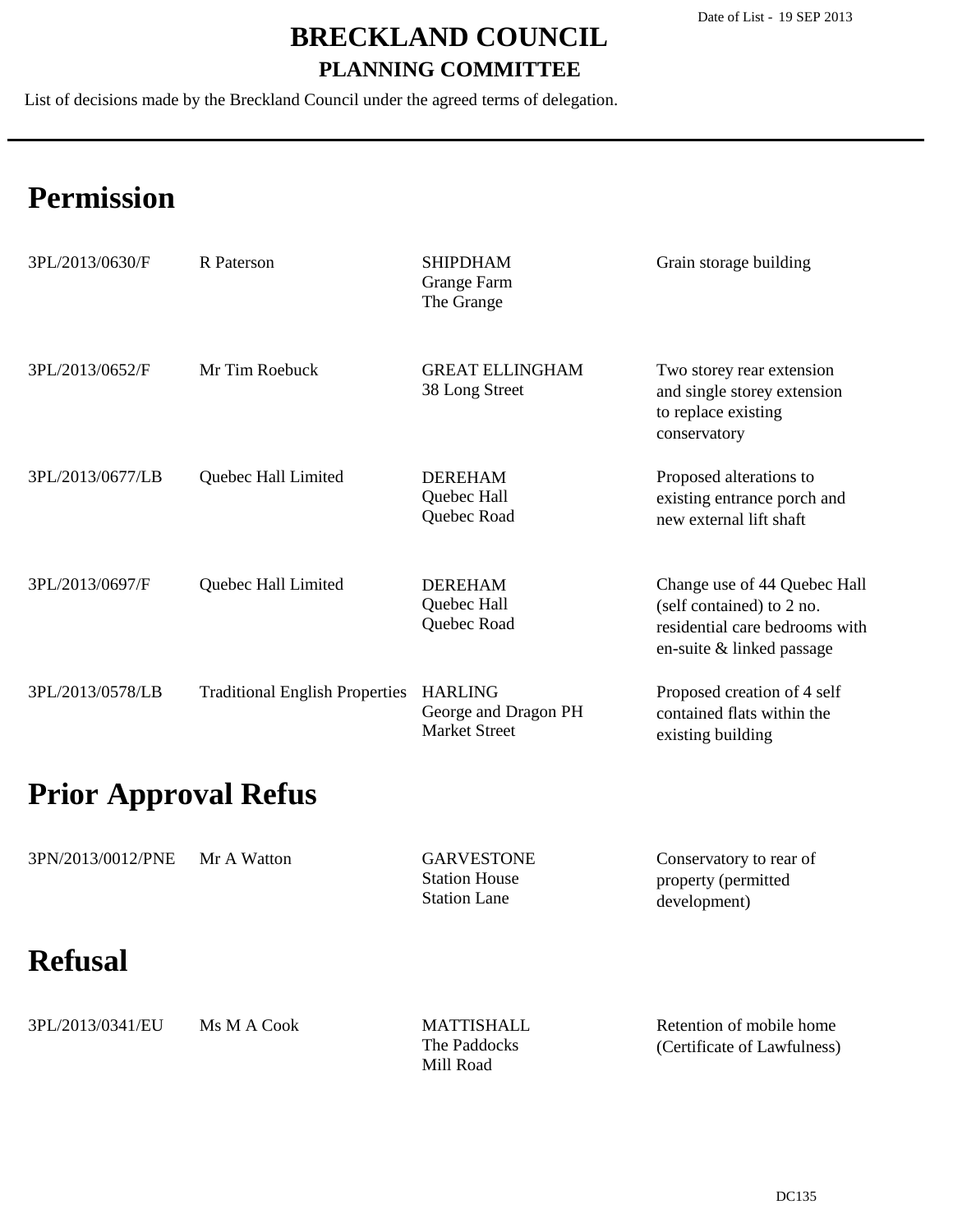(Resubmission)

#### **BRECKLAND COUNCIL PLANNING COMMITTEE**

List of decisions made by the Breckland Council under the agreed terms of delegation.

# **Refusal**

| 3PL/2013/0577/F | <b>Traditional English Properties</b> | <b>HARLING</b><br>George and Dragon PH<br><b>Market Street</b> | Proposed creation of 4 self<br>contained flats within the<br>existing building                                   |
|-----------------|---------------------------------------|----------------------------------------------------------------|------------------------------------------------------------------------------------------------------------------|
| 3PL/2013/0685/F | Dr Peter Karalis                      | <b>SNETTERTON</b><br>Homestead<br>Wash Lane                    | Demolition of existing<br>dwelling & erection of two<br>storey dwelling with integral<br>garage & open courtyard |
| 3PL/2013/0606/F | Mr & Mrs M Whitehair                  | <b>DEREHAM</b><br>Eastfields<br>Mattishall Road                | Erection of garage/storage<br>building                                                                           |
| 3PL/2013/0585/F | Mr Paul Davis                         | <b>MILEHAM</b><br>North View<br>The Street                     | Demolition of North View,<br>Replacement Dwelling & New<br>Dwelling to Rear                                      |

### **TPO Work Consent**

| TRE/2013/0072/TPO | Mrs Anne Salmon    | MATTISHALL<br>Ash House<br>4 Mill Street                         | Ash $(T2)(B)$ Raise crowb to not<br>more than 6m from ground level<br>Cons Area:<br>Ash (A) Reduce crown by 5-6m l         |
|-------------------|--------------------|------------------------------------------------------------------|----------------------------------------------------------------------------------------------------------------------------|
| TRE/2013/0063/TPO | Mr Royston Tamsett | MATTISHALL<br>22 Rayners Way<br>Mattishall                       | Oak (T5) reduce western crown<br>radius to not less than 4m<br>Oak (T6) Reduce western crown<br>radius to not less than 4m |
| TRE/2013/0089/TPO | Mr Kyle Couch      | <b>NECTON</b><br><b>Necton Grange</b><br><b>St Andrew's Lane</b> | Horse Chestnut (Within Gp G2)<br>- Raise crown on side of<br>Larwood Close to 5m; reduce<br>crown radius on same side by n |
| TRE/2013/0075/TPO | Mrs Clare Sparling | <b>OLD BUCKENHAM</b><br>The Grange<br>The Green                  | Oak (T8) Deadwood<br>Beech (T10) Thin crown by not<br>more than 20% and lift crown<br>to leave a ground clearance of       |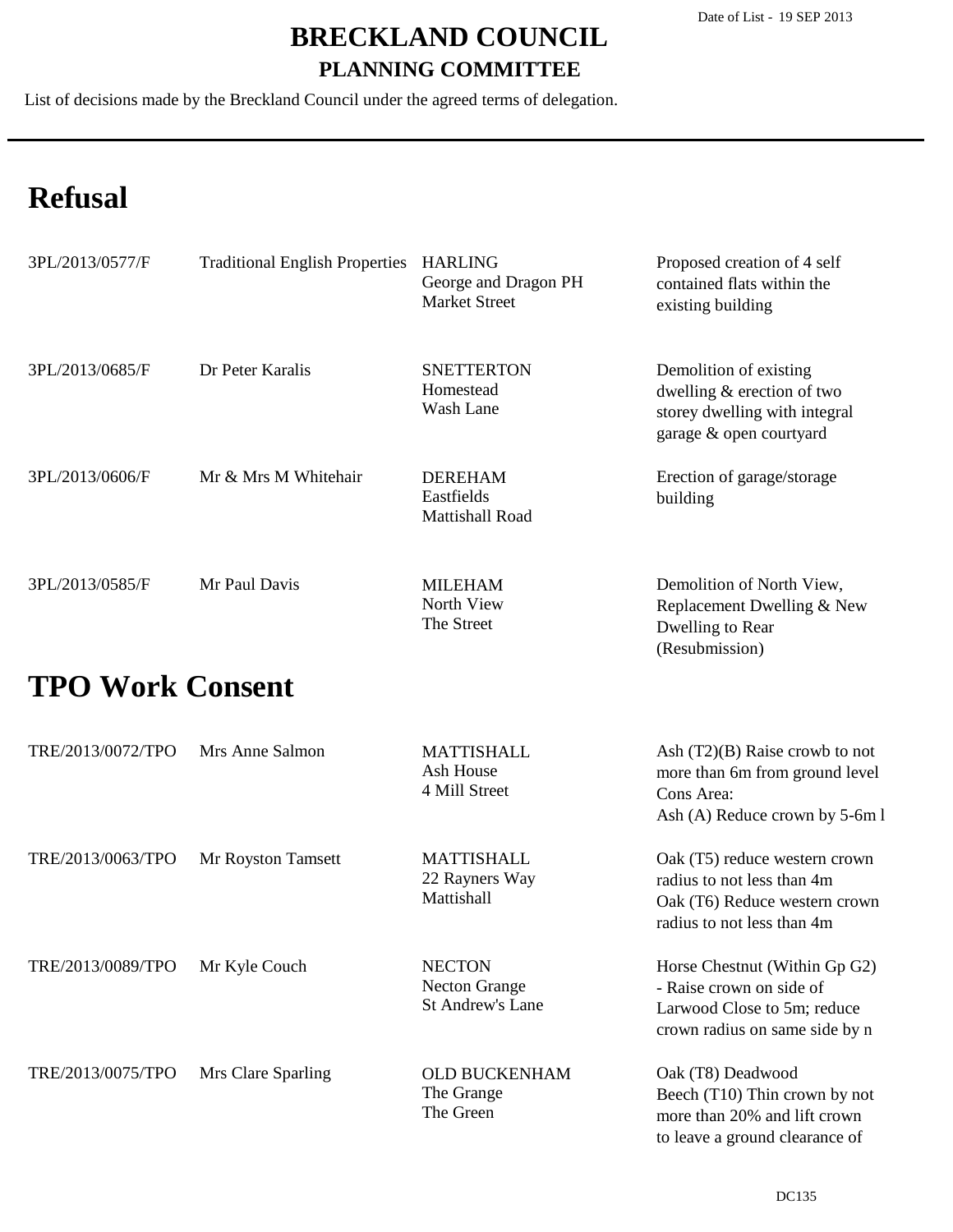List of decisions made by the Breckland Council under the agreed terms of delegation.

### **TPO Work Consent**

| TRE/2013/0084/TPO      | Mr Riddell | <b>BRETTENHAM</b><br>63 Arlington Way<br><b>Brettenham</b> | Oak (T1) Remove leaning stem<br>completely                                                                          |
|------------------------|------------|------------------------------------------------------------|---------------------------------------------------------------------------------------------------------------------|
| TRE/2013/0079/TPO      | Mrs King   | <b>DEREHAM</b><br>1 Epsom Gardens<br>Dereham               | Oak (T1) reduce lower crown to<br>a radius of not less than 6m<br>on southern side and 4m on<br>west side; deadwood |
| <b>TPO Work Exempt</b> |            |                                                            |                                                                                                                     |

| TRE/2013/0087/TPO | Mr Anthony Furnell | <b>WHISSONSETT</b> | Horse Chestnut (T1) fell to |
|-------------------|--------------------|--------------------|-----------------------------|
|                   |                    | Rose Cottage       | ground level                |
|                   |                    | London Street      |                             |

### **TPO Work Modify Spec**

| TRE/2013/0069/TPO           | Mr David Tillbrook | THETFORD<br>2a Norwich Road<br>Thetford                      | Copper Beech (T2) raise crown<br>to east to 6m<br>Lime (T5) Riase crown to 6m<br>Lime (T6) Raise crown to 6m |
|-----------------------------|--------------------|--------------------------------------------------------------|--------------------------------------------------------------------------------------------------------------|
| TRE/2013/0066/TPO           | $MrTRE$ Cook       | <b>NORTH ELMHAM</b><br>Land off Gateley Road<br>North Elmham | x6 Oak - Fell to ground level<br>and remove                                                                  |
| TRE/2013/0067/TPO           | Dr S Kaushal       | <b>SWAFFHAM</b><br>The Paddocks Care Home<br>45 Cley Road    | Copper Beech (T1) Crown lift<br>and clean out<br>Lime $(T2)$ Fell or reduce to<br>5.2m                       |
| <b>Temporary Permission</b> |                    |                                                              |                                                                                                              |

| 3PL/2013/0617/F | Mole County Stores Ltd | <b>DEREHAM</b>      | Installation of a temporary |
|-----------------|------------------------|---------------------|-----------------------------|
|                 |                        | Mole Valley Farmers | portakabin to be used as    |
|                 |                        | Greens Road         | additional office space     |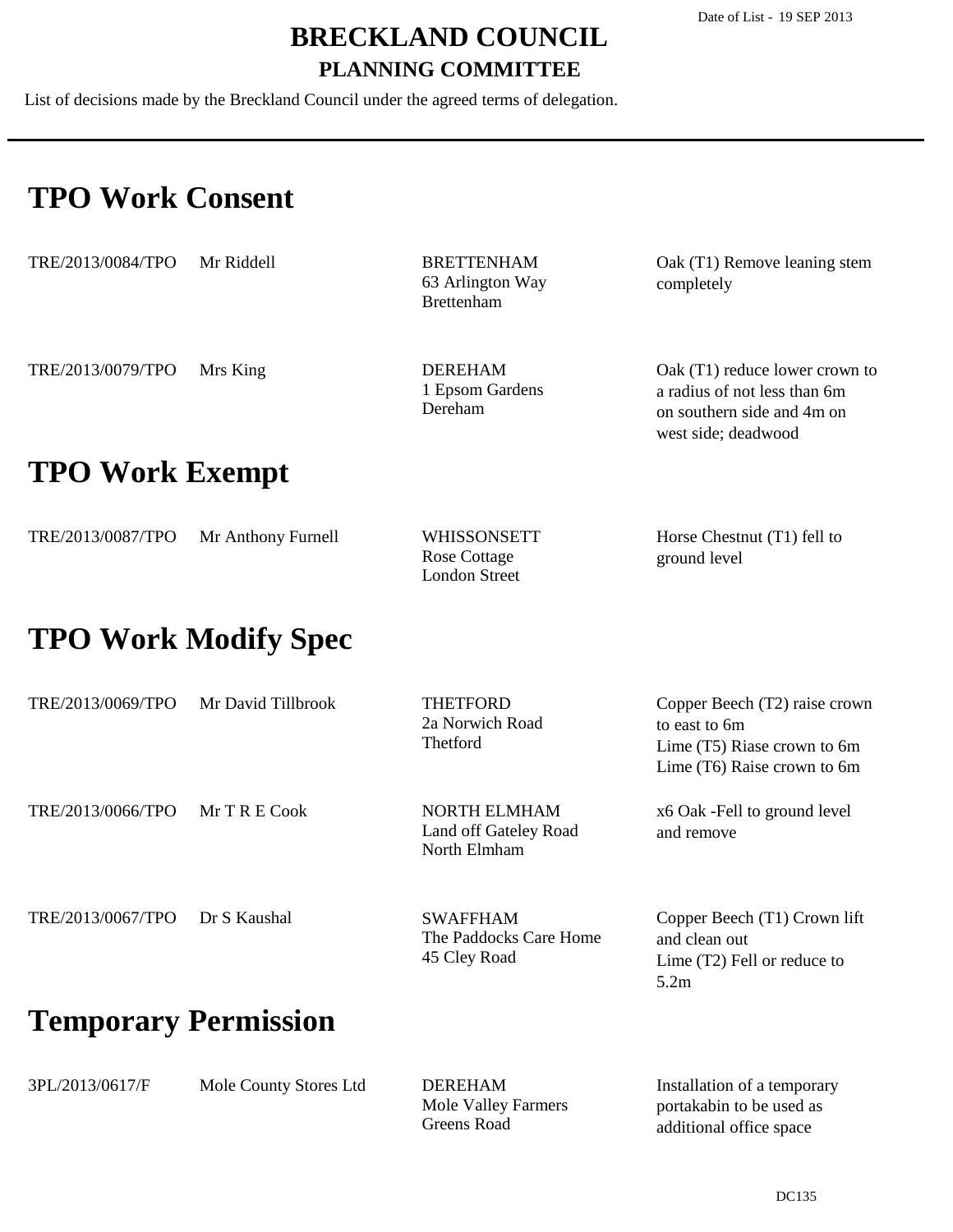List of decisions made by the Breckland Council under the agreed terms of delegation.

# **Temporary Permission**

| 3PL/2013/0594/F   | Hon Alastair Keith          | <b>WEASENHAM ST.PETER</b><br><b>Manor Farm</b><br>Fakenham Road | Installation of a 100KV solar<br>panel ground array                                                                         |
|-------------------|-----------------------------|-----------------------------------------------------------------|-----------------------------------------------------------------------------------------------------------------------------|
|                   | <b>Tree Work CA Consent</b> |                                                                 |                                                                                                                             |
| TRE/2013/0077/TCA | Ms Margaret Anne Brown      | <b>GARVESTONE</b><br>South View<br><b>Silver Street</b>         | Leylandii $(x12)$ fell to ground<br>level and remove                                                                        |
| TRE/2013/0082/TCA | Mr Colin Barton             | <b>ATTLEBOROUGH</b><br>Varndean<br>19 Connaught Road            | Eucalyptus - Pollard                                                                                                        |
| TRE/2013/0088/TCA | Mr John Weeks               | <b>THETFORD</b><br>23 Bridge Street<br>Thetford                 | Pear (T1) Reduce crown to 15'<br>in height and width                                                                        |
| TRE/2013/0062/TCA | Mr Mark Sheard              | <b>LITCHAM</b><br>The Limes<br>Mileham Road                     | Beech (1) Reduce crown by 2.5<br>metres to around 10 metres;<br>reduce spread by around 3<br>metres to around 10 metres, av |
| TRE/2013/0065/TCA | Mr Matthew Coates           | <b>SWAFFHAM</b><br><b>Beech House</b><br><b>Theatre Street</b>  | Eucalyptus (1) Reduce by 40%<br>Silver Birch (2) Reduce by 40%<br>Yew (3) deadwood and crown<br>lift to 4m                  |
| TRE/2013/0073/TCA | Mr Nicholas Brien           | <b>DEREHAM</b><br>13 Quebec Road<br>Dereham                     | Beech - Reduce crown by 2m                                                                                                  |
| TRE/2013/0071/TCA | Mr Alan Bailey              | <b>SOUTH LOPHAM</b><br>White Horse Inn<br>The Street            | Conifer Hedge (H1) (A1066<br>frontage) Fell to ground level<br>and remove<br>Conifer Hedge (H2) Fell to gro                 |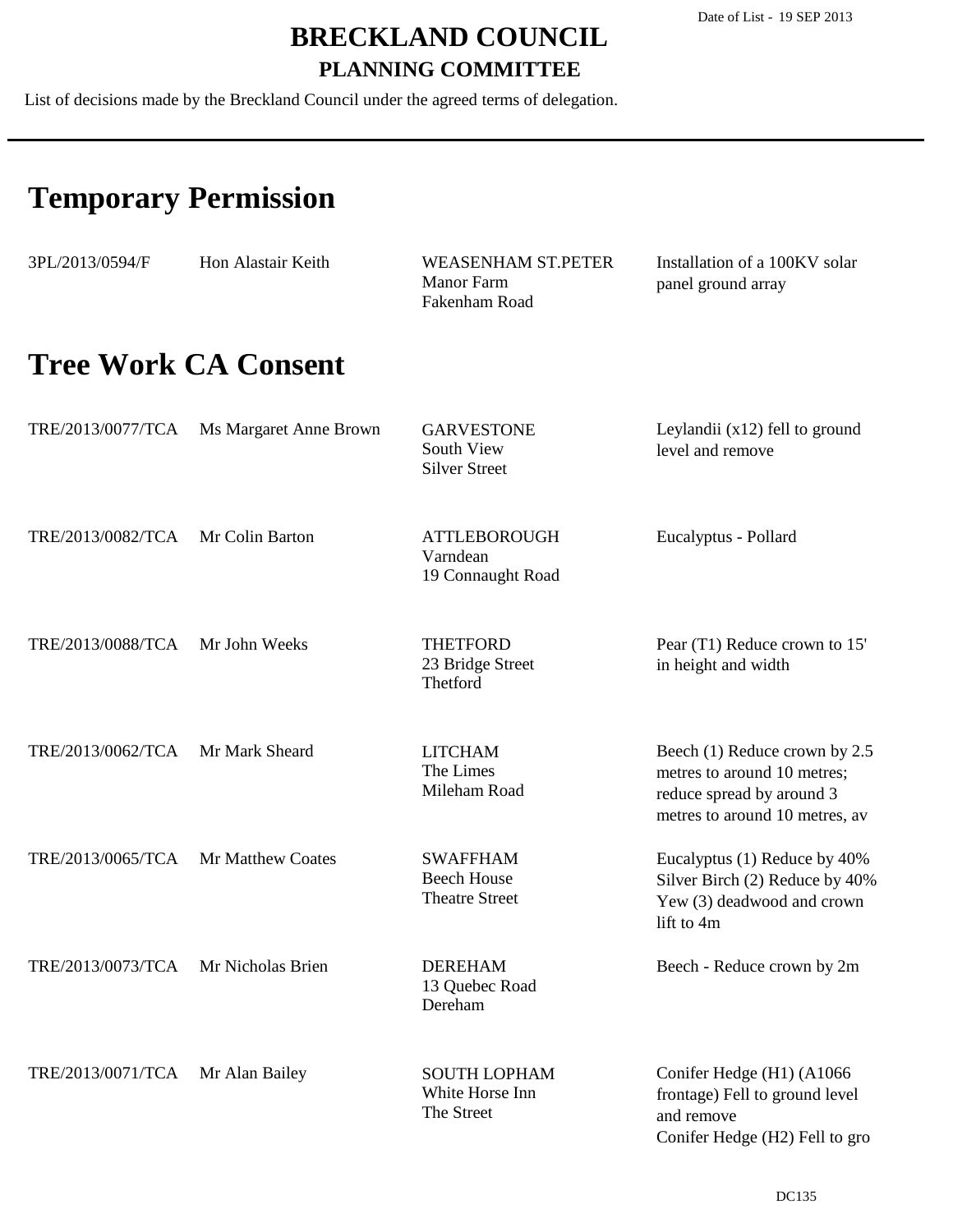List of decisions made by the Breckland Council under the agreed terms of delegation.

### **Tree Work CA Consent**

| TRE/2013/0086/TCA | Ms Helen Gregory     | <b>OXBOROUGH</b><br>Oxburgh Hall<br><b>Stoke Ferry Road</b>         | Yew $(1)$ remove 3 lower limbs<br>to allow greater access for<br>river works commencing 16th<br>September                   |
|-------------------|----------------------|---------------------------------------------------------------------|-----------------------------------------------------------------------------------------------------------------------------|
| TRE/2013/0070/TCA | Mrs M E Wyatt        | <b>MATTISHALL</b><br>Cedars<br>32 Dereham Road                      | Prunus - fell to ground level<br>and remove                                                                                 |
| TRE/2013/0076/TCA | Mr Philip Stroulger  | <b>HOE</b><br>Spring Barn<br>Spring Lane                            | Birch (1) Fell to ground level<br>and remove<br>Birrch (2) Reduce crown by 25%<br>Willow (4) Pollard                        |
| TRE/2013/0060/TCA | Mrs Jacqueline Brown | <b>SOUTH LOPHAM</b><br><b>Bottle Cottage</b><br>Redgrave Road       | Birch - fell                                                                                                                |
| TRE/2013/0090/TCA | Dereham Town Council | <b>DEREHAM</b><br><b>St Nicholas Church</b><br><b>Church Street</b> | Robinia (T1) fell to ground<br>level and remove                                                                             |
| TRE/2013/0080/TCA | Mr John Newport      | NEW BUCKENHAM<br>Walnut Lodge<br>The Market Place                   | Walnut (T1) Reduce crown radiu<br>s to previous cutting point le<br>aving radius of 4m all round.<br>Reduce height to 12.5m |
| TRE/2013/0078/TCA | <b>Rev Nairn</b>     | <b>NARBOROUGH</b><br>The Rectory<br>Main Road                       | x2 Holly - remove<br>Horse Chestnut - remove                                                                                |
| TRE/2013/0061/TCA | Mr Hood              | <b>SOUTH LOPHAM</b><br>Chilham<br>Redgrave Road                     | Walnut - Reduce height to<br>approx 22' and reduce overall<br>crown by 2'                                                   |

### **Withdrawn INVALID**